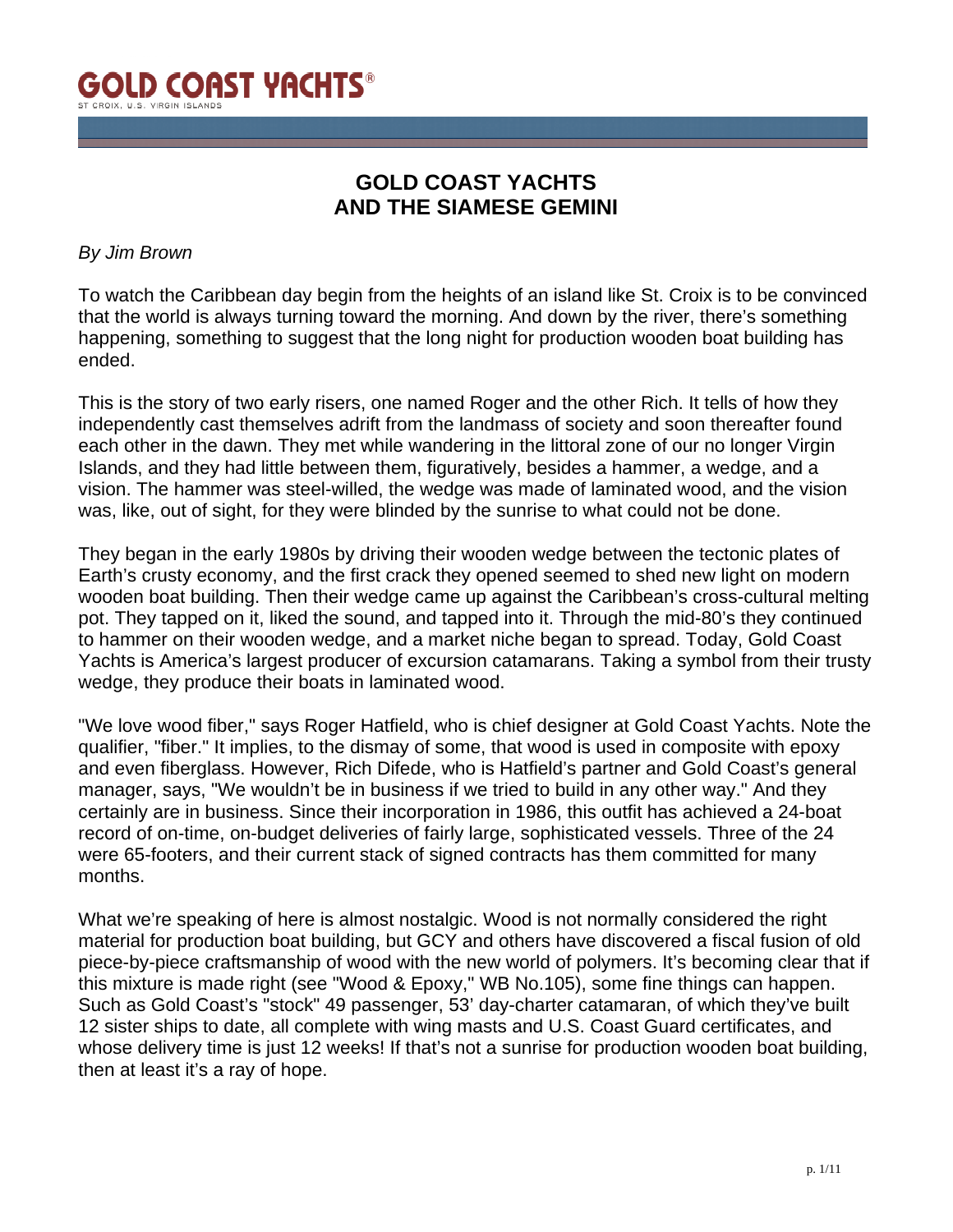In this writer's opinion, today's boat building industry shows little evidence of innovation other than continued efforts to hi-tech the product out of reach or "chauvinize" it into obscurity. Quite apart are GCY's efforts, that are aimed at getting ordinary mortals out on the water by the numbers. Their charter sailing catamarans speak to the future of an industry that has already carried about 4.25 million passengers since 1960 -- that's about 2% of the U.S. population. The current seating capacity of Gold Coast boats is over 350,000 passengers per year, and the curve is climbing fast.

Let's talk business about GCY. First, we must recognize that this is a holistic happening. Imagine, for instance, a modern boat building company with about 30 employees that has no signs to identify its location, no air-conditioned reception lobby, no slick brochures, whose hiring policy is neither equal opportunity nor black nor white but "zebra," whose people sometimes work all night but then disappear on days when the surf is up, and whose employee-benefits package is five times the size of its marketing budget! Go ahead, just imagine. What you may rightly envision is an interracial tribe of skill fanatics, each worker pushing the others to new heights of achievement. At the time of my visit to GCY, the firm had built six boats during the past fourteen months, four of which were brand-new designs. Their sizes ranged from 38' to 53', their dry weights ranged from 4,000 to 20,000 lbs, and their prices ranged between \$15 and \$20 per pound.

Because the big-boat business is rife with horror stories about failed builder/client relationships, I asked Rich Difede how they manage the problem. He explained, "It's up to us to convince our clients that they're getting good boats and good deals, and the way we do that is through our employees. First, a steady job is a precious thing on this island, so we all tend to contribute to the very best of our abilities. But to really tap that spirit, Roger and I had to learn how to get out of the way. We used to try to be everywhere at once, working in the shop and in the office at the same time; but, you know, the phone would ring and our glue would set up… The next thing we know, our crew ran us both right out of the shop. 'Get in that office and find us more work,' they said, 'and leave the building to us!' So, by degrees, we got out of their way. It wasn't easy, and we had some teething troubles, but the result was a rare esprit de corps that is obvious to our customers. They can see that everyone tries very hard, and it shows up in the product."

But what about the tire kickers and pricing and the contracts and the…?

"We're not bothered by tire kickers because of where we are," said Rich. "If a guy comes all the way to St. Croix to talk boats with us, we know he's serious, so that's why we don't need any signs or fancy fronts. We're actually a semi-custom builder, but about half of our boats are built on a contract price. When it comes to naming that price with confidence, it's hard to beat the benefits of repeat production of similar vessels. For the other half, like new models and such, we prefer a cost-plus deal, with an estimated price. If the estimate is exceeded, our profit declines, so we have no incentive to drag out the job. It wasn't too difficult until a tough customer named Hugo came along. That hurricane blew the roof and the walls off the shop, and vacuumed away almost everything except their trusty hammer and a half-built 53' catamaran, which itself would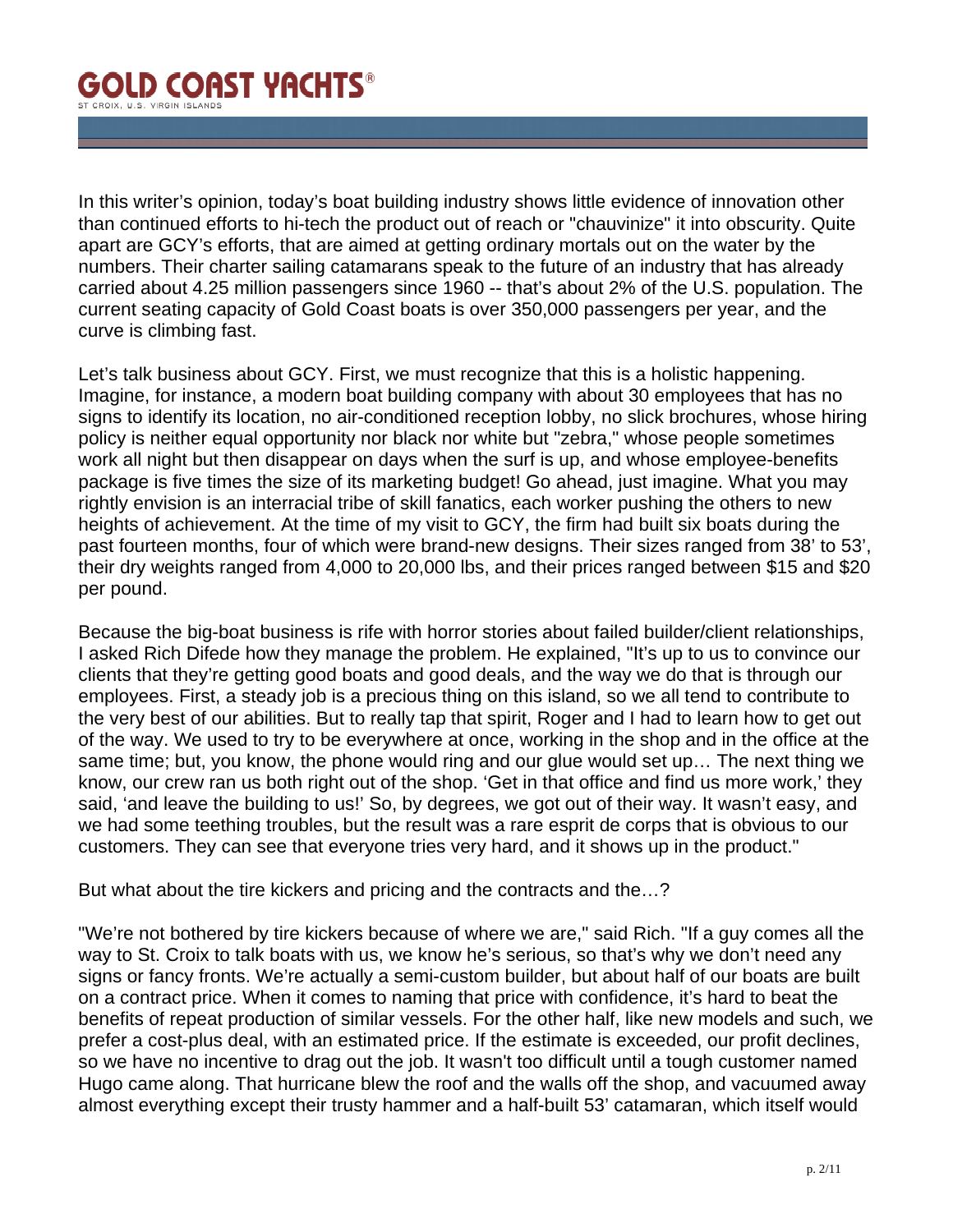have been sucked into the funnel were it not for the building's bare steel frame. Difede's residence suffered damage but retained its roof because, he says, it is bonded down with epoxy. Hatfield's house, a Ferro cement dome, survived almost unscathed to become home to two of his workers' families, while the delivery date on the cat was put back a month. Just a month. Woe be it if they ever lose that hammer.

But how is it that Gold Coast Yachts can thrive at a time when so many boat builders are going under? Is it because these boats are designed and built to address the needs of a diverse and developing market? If so, then let's take a look at Gold Coast's designs, at how they address the market, and how that relates to wood.

Hatfield has imagineered his workboats to sail like racers, yet they don't scare mom, pop, and the kids. They're built to ultra light scantling, but can be certified by the U.S. Coast Guard for passenger service. They do not utilize a host of industrial secrets, space-age materials, mysterious assembly techniques, or high-tech tooling. As a matter of fact, the Gold Coast premise is to avoid using any tooling at all. Of course, this is not "mass" production. As Difede says, it is "semi-custom" production -- each product is conceptually similar but can be readily tailored, right down to its shape and size and fabric, to fit a specific charter operation.

"I wouldn't want to be a mass production builder today," says Difede, "because when a product is standardized, it becomes a commodity and its value drops. The inescapable result of fiberglass molding is standardization. Our approach is to offer each client a one-of-a-kind boat, but one that Roger already knows how to design, that our people already know how to build, and that I already know how to sell. It took us a few years to develop the basics, but we're past the experimental stage. Because of the varying applications of our boats, we're not likely to be faced with the need to standardize, and with the flexibility offered by this composite wood/epoxy construction, we don't have to."

Nevertheless, the materials that Gold Coast uses are mostly old standbys: Douglas-fir plywood and lumber, and Western red cedar strip planking. Everything is sheathed and coated with regular West System brand epoxy and ordinary fiberglass; no Kevlar and no carbon fibers are normally used. However, everything is laminated of small pieces of wood. Roger says, "It's the wood fiber that we want, because it's so amazingly strong for its weight and its cost. We still put boats together piece by piece, but when we get done with the epoxy, the whole sprawling catamaran is a single unit, and the wood fiber is in matrix with epoxy so it stays permanently dry. It's truly a one-piece, composite structure that's totally unlike a traditional wooden boat."

Addressing a diverse market on a production level seems to require a computer. Like the circular saw, it has become standard equipment in the modern boat shop. For instance, Gold Coast's computer whiz, Duane Branch, who was trained at The Landing School in Maine, has eliminated the drudgery of lofting on the floor. This means that Roger can easily massage the gull forms of even their "stock" models to suit the payload requirements and operating route of each client. Depending on whether the boat is to be for term charter with a few live aboard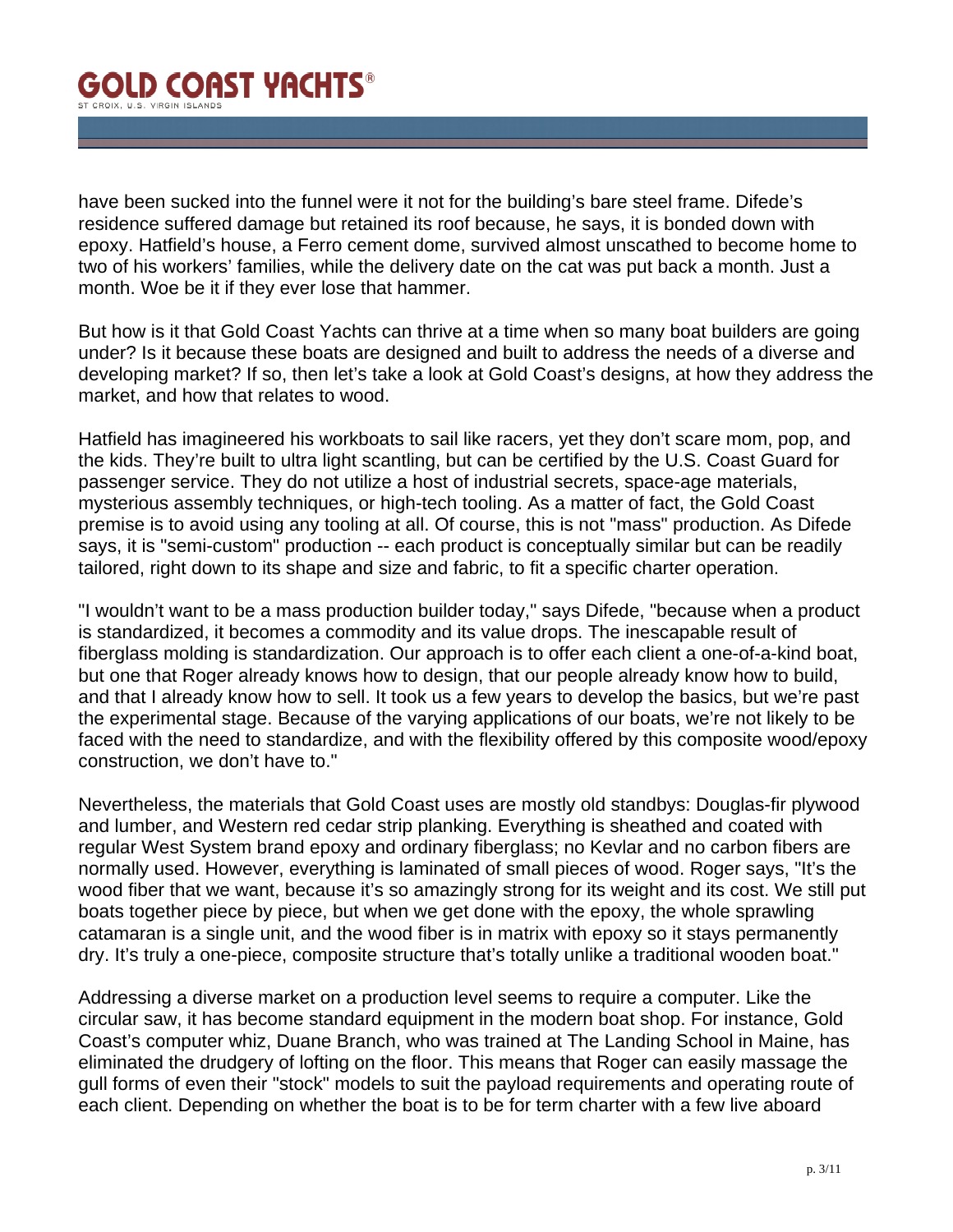guests or for "Cattlemaran" service with a thundering herd, or whether it is to have inboard engines with lots of tankage or just auxiliary outboards like most of their boats, or whether it is to operate in protected water or the open sea, Duane can quickly adjust the hull form to suit and calculate scantlings to satisfy Coast Guard regulations. Then, the plywood frames can be easily cut to exact size from computer-printed patterns, set up, and strip-planked in relatively short order by Gold Coast's whiz-bang crew.

Hatfield's basic hull form requires planking with narrow strips in its rounded underbody, but the topsides are flat enough to permit graduating to plans that are progressively wider all the way to the sheer; by the time the crew gets about halfway, planks 6' wide can be used, and the operation goes very fast. After fiber glassing the exteriors with unidirectional roving, the hulls are 'glassed inside, too, then righted and aligned with each other. Crossbeams made with plywood walls and lumber truss work are bonded to bulkheads already existing in the hulls; this fuses the hulls together. The platform between them, and the superstructure, are completed mostly with plywood sandwich panels having lumber I-beams in their core. Many of the non-hull fabrications are built outside the boat. Larry Harris, Gold Coast's West Indian shop foreman, explains, "That Roger, he got it aahl worked out so we just play with Tinker Toys. When tings come ready make-up, we just trim to fit, scuff sand, and bond it aahll together with goo and glahss."

Larry makes it sound simple, but the skills entailed in this type of wooden boat building are at least as advanced as, but often very different from those of traditional construction. The craftsman's challenge is to think in composite terms, and to do good work fast by making every stroke count. One observes a state of controlled mayhem at this facility. The pace is pumped by the workers pushing each other: "come on, you guys, we've got to get this deck down before lunch so we can do the other one this afternoon…" "Dad it, mon, cause we go into paint de buggah tonight!" Indeed, the crew is obliged to spray paint late at night. It takes about 100 gallons of epoxy primers and linear polyurethane paints to put the shine on a 53' cat, and their finish is excellent by workboat standards, but if painting were done during mealtimes, the vapors would gas-out the diners at a nearby restaurant. The shop is actually located in a national park, and it's likely to stay there until the government makes a space for the firm in an industrial area. Officials wouldn't think of closing down the firm, because it provides precious jobs. On the contrary, word is that the government now wishes it had managed to attract, through its taxincentive program, about 100 small firms like Gold Coast instead of the two or three industrial behemoths which now deface the downwind side of their very real estate.

A critical aspect of designing for this modern charter boat market is sailing performance. Riding on one of these cats, any bloke from Kansas can experience waterborne sensations more exhilarating than those available even aboard the AMERICA's cup contenders. While I was visiting the GCY shop, I met one Don Kincaid, who is the operating partner with Dennis Conner in a GCY catamaran named STARS AND STRIPES (it is not the AMERICA's Cup racer, it is a Gold Coast 53). This craft operates out of Key West, Florida, along with about 10 other "cattlemarans." Kincaid said, "Key West gets about three million tourists a year. About half of those go out on the charter boats, and the bulk of them go on the cats because they want to sail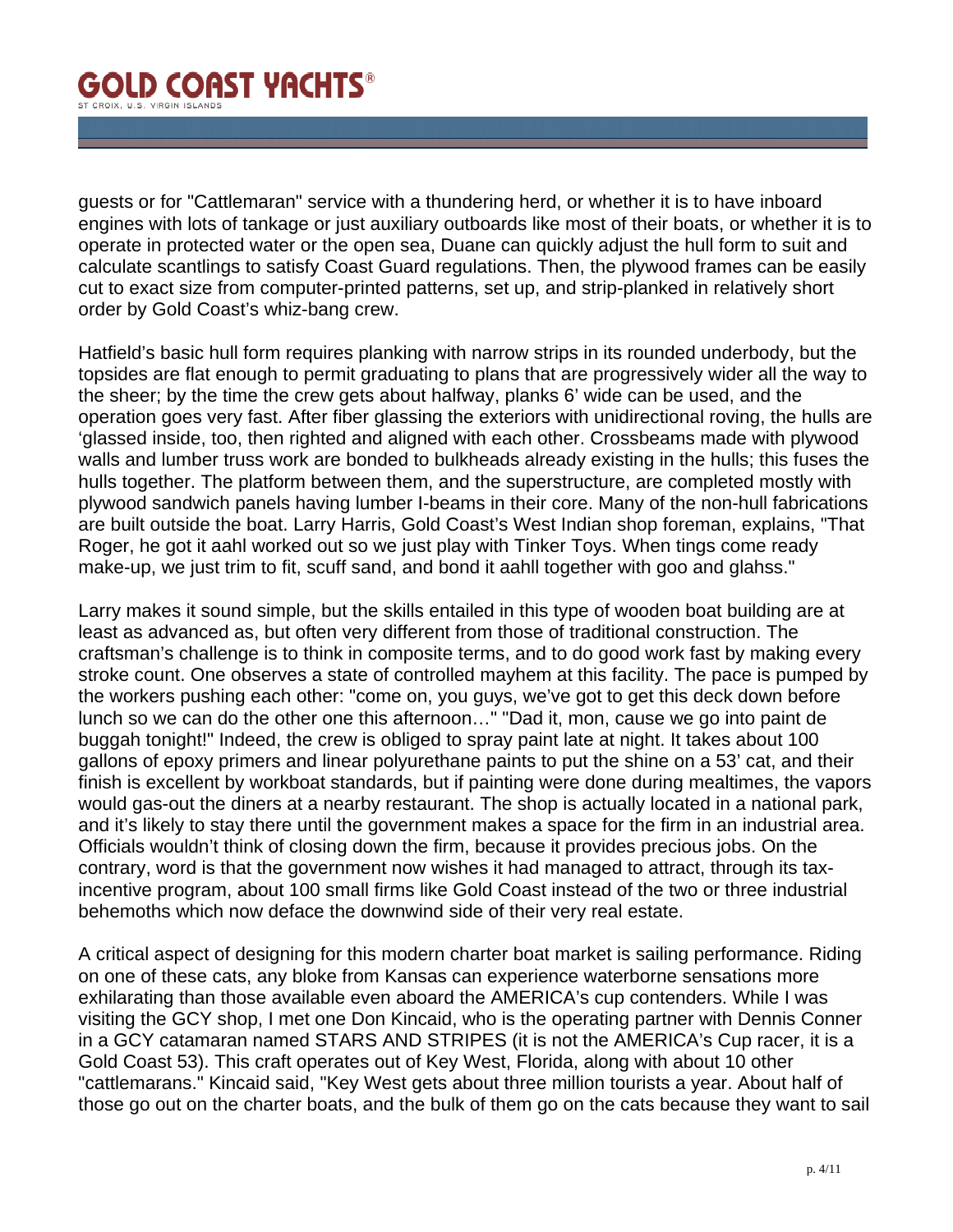fast We commonly show our customers 15 to 20 knots. We've done 18 knots with 56 people aboard, and 24 knots with 40 aboard. On its delivery passage to Florida, one Gold Coast 65 sailed 370 miles in 24 hours. That's really sailing for a workboat, and that's what people want.

How does Hatfield design for this market? "I don't do anything that multihull designers haven't known about for years," he says, "and there's nothing in these boats that can't be built by an advanced amateur in his own back yard." Nevertheless, Roger has apparently put it all together. Of particular interest is his combination of "fat foil" rudders and daggerboards with wing masts; such masts are unprecedented on workboats. "It's the combination of these aero and hydro appendages," he says, "that makes even these utilitarian craft really perform, and with more than just raw speed.

By reputation, multihulls are known to be unweatherly and difficult to maneuver. However, their supposedly innate inability to go to windward was disproved once and for all in the controversial 1988 AMERICA's Cup races, where the little STARS AND STRIPES catamaran was seen by millions of TV viewers out-pointing and out-footing the huge single hulled NEW ZEALAND. But problems in tacking, in negotiating crowded waters, and in dockside handling still plague the more ponderous multihulls. This maneuvering problem has often been tolerated in the design of private multihull yachts, but it was seen by Hatfield as needing a complete solution for commercial vessels. He accepted that the narrow hulls of his cats are weight critical, that they must be designed with enough displacement to prevent deeply immersing their ends when carrying a full payload, for it is deeply immersed ends which restrain such narrow hulls from being turned smartly by their rudders. He then accepted that maneuvering difficulties are often caused by improper shape and size of the centerboards and rudders. Nonfoil-shaped rudders, for example, when given steep angles of attack during turns, are vulnerable to stalling, which causes their hydrodynamic efficiency to collapse suddenly when it is needed most. He knew that "fat" foils resist stalling past much higher angles of attack than thin foils, so he made his rudders and dagger boards really deep and fat. That is, they are narrow and deep and their section is relatively thick for their chord, like a killer whale's dorsal is high and thick relative to a sailfish's "sail."

Then, he combined these fat underwater appendages with the aerodynamic marvel of the rotating wing mast, a design feature normally seen only on skinned-out racing craft. Unlike most modern yachts, these vessels are mainsail-driven; rather than headsail-driven; their powerful fully battened mainsails are merely augmented by small jibs, which are easily tacked. On some of Hatfield's cats, the jib is even fitted with a club boom or with a Bierig CamberSpar, both of which afford self-tacking. With this rig, a GCY catamaran is capable of a maneuver seldom attempted with multihulls; in mild conditions it will tack from one reach to another, or even sail in continuous circles, tacking and jibing itself, without the crew tending the sheets! This indicates that when the craft is close hauled, even in a hard wind with steep waves, the helmsman can be virtually assured of ending up on the new tack whenever he wants.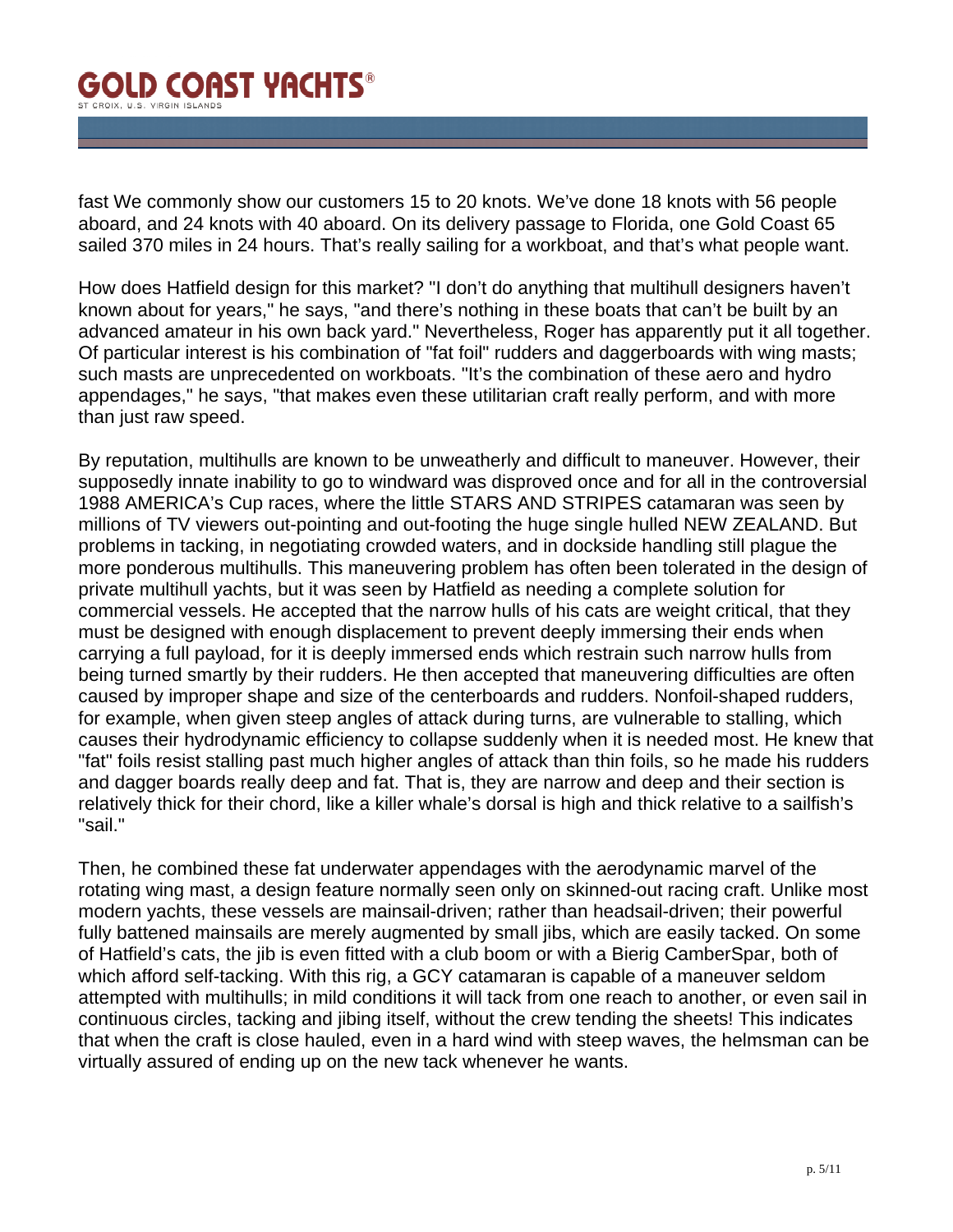Now you've got a real workboat, one that can sail up narrow waters with a big load but a small crew, dodging traffic, and belly-up to the beach or snuggle against the dock or grab the mooring, all the first time and without repercussions. This kind of handiness is often required of vessels in the Caribbean charter trade, where a blown maneuver can end in collision with a fast-moving competitor or a very stationary coral head. A final benefit of this rig is seen when motor sailing in very light airs, where the wing mast in combination with the big, battened mainsail will provide some forward drive even at very low angles of attack. This results in squeezing real thrust from the slightest zephyr by amplifying it with the increased apparent wind created by motoring at a fast idle. For chartering, this can save the operator and passengers from the ignominy of going out sailing but ending up just stink potting.

Hatfield believes that the wing mast has a positive influence on maneuverability by virtue of its ability to maintain a stable airflow at lower angles of attack, which is during the critical portion of the maneuvers when ordinary sails are luffing and their thrust is therefore turned off, and by refusing the parasitic drag caused by the usual cat's cradle of standing rig and spreaders. "Aircraft design has long since gotten away from wires and struts, and for good reason," he says. "Survival comparisons made after Hurricane Hugo taught us that the windage on our masts is significantly less than on rigs with lots of spreaders and wire. Our masts have much less chord for their thickness than is usual on wing spars, 2:1 instead of the usual 3:1, and the nose of our sections is absolutely round. Because of these differences, I believe our wings have less drag than ordinary rigs -- even when the wind is from the side! I know, it's hard to believe, but both wind-tunnel testing and examples of hurricane survival support the notion."

GCY builds their own wing masts on site. Like their catamaran hulls, the masts are strip planked in wood, but from the inside out. Douglas fir strips of only  $\frac{1}{4}$ " thickness are edge glued into female station formers, which are laid out clamshell fashion. The inner surface of each completed shell is faired and fiber glassed, and its full-length plywood "shear web" is installed. Then the two shells are closed and bonded together, the formers are removed, and the outer face is faired and fiber glassed. A judicious reinforcement of wood and fiberglass is used at the hounds, inside and out, to accept the loads of all shrouds and stays being attached at a single point. This concentration of rigging is necessary to permit the mast to rotate into the oncoming wind when sailing, and it is this rotation that greatly increases the efficiency of the spar/mainsail foil.

The whole arrangement is just like on a Hobie Cat, but in enormity, the mast for the GCY 53 being 65' long. A substantial portion of the wing cantilevers above the hounds, unsupported by any rigging, but its fat section, when combined with the great longitudinal strength of its fir strip construction, is quite capable of withstanding the strain. The reliability of the rig has proven excellent in commercial service on many of Gold Coast's Boats. This rig certainly would find its way into monohulls if they were wider, with enough beam available for attaching the shrouds so that they did not conflict with the sails. As is, monohull wing masts are normally freestanding, which usually requires lots of costly carbon fiber in the spar and lots of space-consuming structure in the hull. Therefore, the advantages of the inexpensive, wood/composite, rotating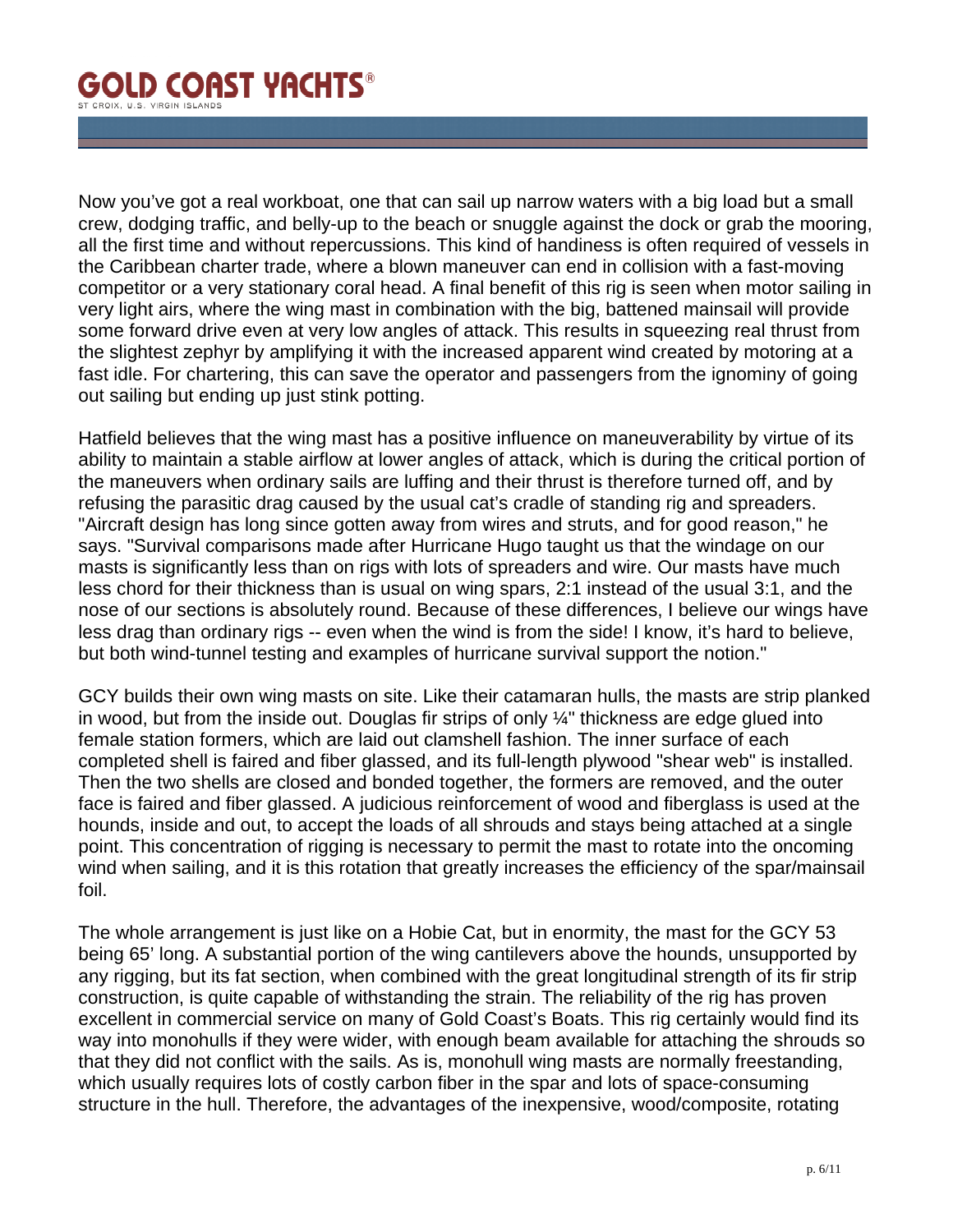wing mast, with its streamlined three-wire rig and its quantum improvement in maneuverability and speed, are all features most applicable to multihulls.

So, that's why these boats maneuver smartly and sail fast, as they must in order to satisfy this market. But, what about the market itself? Why is chartering in general, and multihull chartering in particular, on the increase?

"Not everybody can have their own Tivoli Gardens," answers Hatfield. "To enjoy some of the finer things in life, you've got to go to the park." What he's saying is this: It's not possible for everyone who wants to experience truly contemporary sailing to own a big, modern catamaran. Owning a significant yacht of any kind these days is fraught with new costs and complications, to the extent that fewer people are buying or building their own. Yet it is a marketing paradox that more and more people seek access to exciting, water-oriented recreation. Many charter operators offer diverse activities, such as sailing combined with diving, windsurfing, fishing, and stopovers; most GCY boats are even equipped with underwater windows. Experience is showing that the vehicle of choice for such diversified excursions is often a multihull - catamaran or trimaran.

A survey of sailing multihull charter boats would include everything from Dick Newick's original TRINE, a 36' plywood trimaran that has been sailing excursions in the Virgins continually since 1956, to the 100' catamaran recently proposed by Rudy Choy, designed to carry 100 passengers inter-island in Hawaii at 40 knots. These two venerated multihull pioneers, Newick and Choy, privately initiated multihull day-chartering in two locations where it now thrives: Newick in the U.S. Virgin Islands and Choy in Hawaii.

Conversely, in the French West Indies, government has profoundly influenced chartering. In order to relieve taxpayers in France from having to keep the Indies financially afloat, tax incentives were enacted to give investors impetus to bankroll an explosive tourist development in the French islands, and this has given multihull chartering a tremendous boost there. Most of the boats are French-designed and built. But Gold Coast Yachts has developed independently of all that. Most of their boats operate in U.S. waters where they must submit to strict Coast Guard scrutiny. A successful charter operation depends a lot on marketing the service as entertainment, on location, and on finding a booking agent who doesn't skim off all the profit in exchange for filling up your boat. But the boats can indeed fill up, sometimes several times a day, and the earning power of some operations is legendary.

But, why multihulls, really? Is it performance alone that makes them pay? No, it's also space and motion. The bridge deck of a big cat is more like a pavilion than a tunnel. Passengers flock aboard the multihulls because they want, and they get, cocktail-lounge comfort and dance-floor spaciousness together with sailing thrills. Of course, there is a portion of the public that prefers tradion to speed; tall ships and windjammers still have wide shellback appeal. But another segment of the market, the one most likely to grow, is composed of people expecting more for their recreation dollars than the common, plodding bake-outs and the scary, tipsy soakings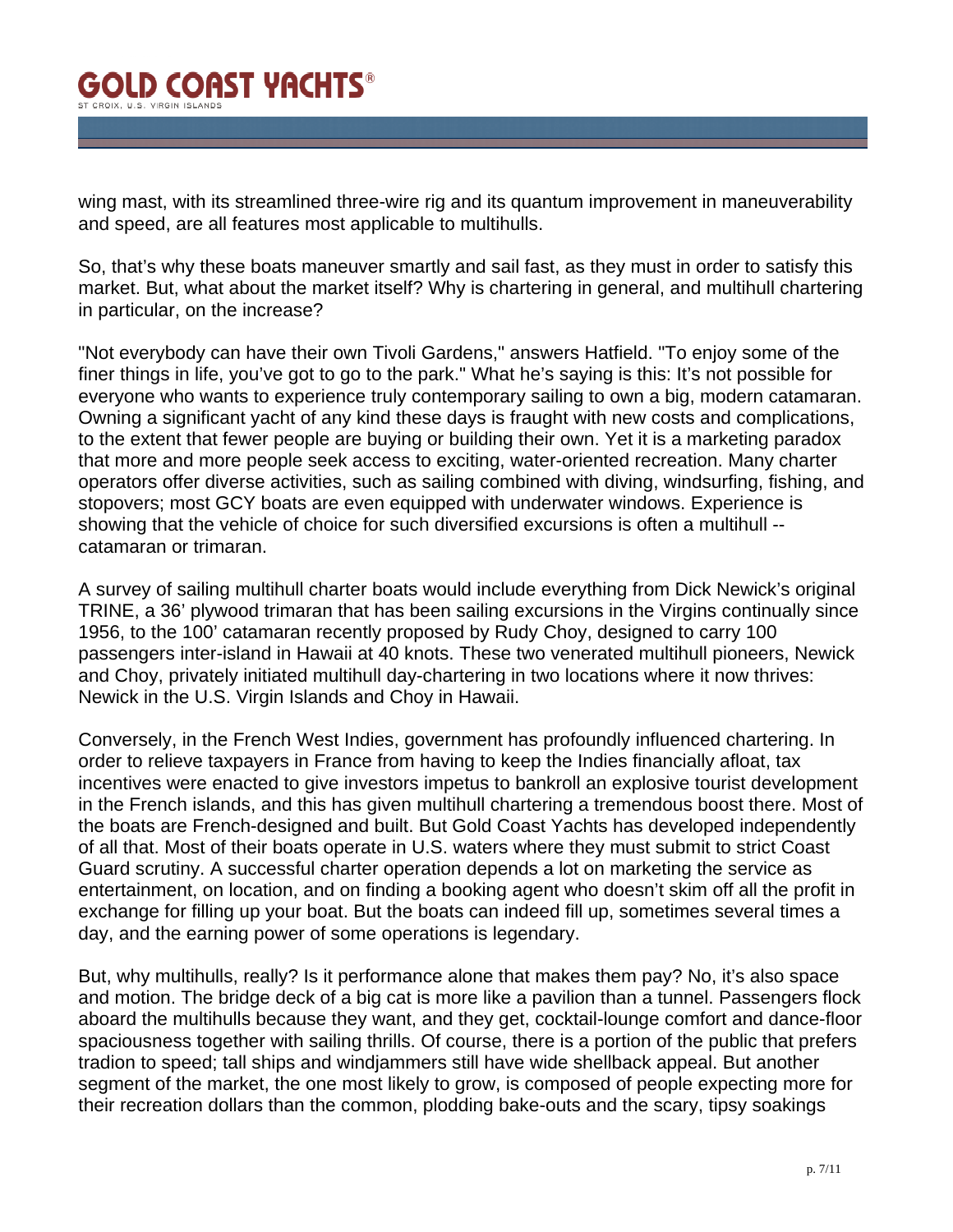perceived to be typical of monohull sailboat rides. It's a matter of nautical nostalgia versus modern fun in the sun. "I realize," says Hatfield "that for many people, the choice between monohull and multihull is an emotional choice, but we're talking business here. I get seasick, so passenger comfort is a high priority in our boats."

Indeed, the subliminal barrier of seasickness now imposed on the entire boating industry, especially chartering, is probably more constraining than any other influence. Multihulls address this constraint in this way: The primary difference between a monohull and a multihull is not in the number of hulls, but in the relative narrowness of the individual hulls. As a rule, the narrower a boat, the smoother the ride, except that narrow monohulls roll and heel. The inescapable business choice for charter boats is for the longer, skinnier, but still more stable multihulls. "And, says Hatfield, it just happens that long, skinny hulls are much easier to drive through the water at speed. If multihulls were just more comfortable, there wouldn't be nearly as many of them around as there are, or as there are going to be."

But what about safety, the area where multihulls have been most controversial? Well, word has it that insurance rates for charter multihulls are becoming attractive relative to those for monohulls. The underwriters are receiving fewer large claims for the multis, partly because passengers are less likely to slip and fall, and also because these craft can sustain grounding, fire, collision, and even shipwreck without ending up a total loss. Why is that? Because they are built of buoyant materials and carry no ballast, so they cannot sink. When completely scuttled they can float high enough to obviate the need for passengers to enter lifeboats, and when cast ashore by breakers they can be deposited, with crew still aboard, above the surf line. In short, they just don't go away. They can capsize, but designer Gary Hoyt, who originated the famous FREEDOM series of monohulls, has said, "The danger of tipping over a modern cruising catamaran or tri is no greater than that of tipping over your family car." And, if I may add, the aftermath of capsize is much preferred to the aftermath of sinking.

Still, the mono/multi controversy will rage on. From my own 35-year involvement with multihulls, I've learned that the prospect of the yachting community truly embracing them is about as likely as a sushi franchise crowding out McDonalds. There may be impressive bursts of multihull popularity, such as in beach cats and trailer-able weekenders, and the stunt races will persist, but the yachting community cannot help but view them as culturally alien. Multihulls were the first real seafaring vessels known to mankind, and so can be rightly called "traditional," but their concept as Asiatic. East is not West, and never the twain – except when it comes to money! The real strength of this phenomenon is in commercial vessels, both power and sail, so it comes down to money, and to energy and efficiency.

Rich Difede, who is the business man of the GCY tea, speaks of efficiency in two contexts: "Roger and I aren't happy unless our cats will sail to windward at 14 knots in a Caribbean seaway and still keep the passengers dry and happy -- and why not? After all, wind is free. But fossil fuels are not, so in our new line of catamaran powerboats, speed is not the issue.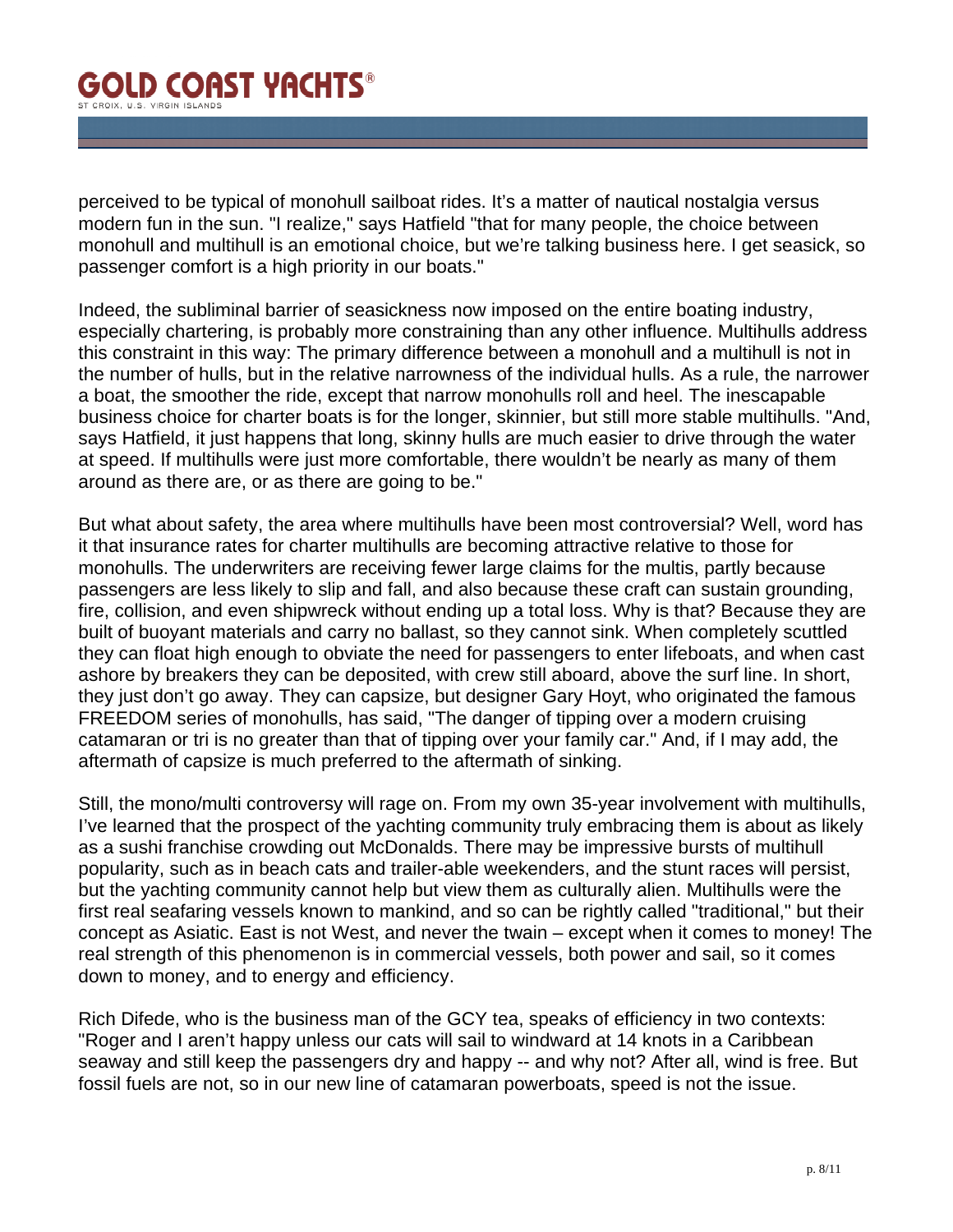Efficiency is the issue. How much does speed cost? How much, in terms of initial investment, operating expense, and passenger comfort does it cost to go fast?"

This question applies to all of Gold Coast's boats, but it is especially pertinent when applied to the highly energy-sensitive, cost-competitive realm of commercial passenger ferries, a field which has great potential for growth because the world's harbor cities are becoming increasingly gridlocked, and municipalities are hard pressed to fund the construction of massive new infrastructures like tunnels and bridges. All over the world, more people are taking to the water not just to play, but also to get to work.

GCY has entered the commuter ferry field with an extremely inventive, visually startling, yet relatively low-tech configuration which Hatfield calls his "Wave Piercer." Like certain other modern ferries, this one is designed to avoid the need of going over the crests of waves by piercing through them, instead. Again, passenger comfort is a big factor, and the Gold Coast design goal is not pure speed, but pure efficiency. Difede concludes, "I think ferry operators will be attracted to our Wave Piercer. It has at least adequate speed, but more important, it has the smoothest ride for the best speed for the least cost -- and that's in all three columns on the ledger: initial investment, long-term maintenance, and fuel consumption.

I found Gold Coast's first prototype Wave Piercer, the 39' WATER TAXI, very strange looking. I was not alone in this reaction -- during sea trials, I noted that the craft was met with many doubting double takes. Allowing that the appearance of purely commercial vessels is often awesomely functional, nevertheless this, this…animal, sitting at the dock, looks like some prehistoric creature in a state of indisposed repose -- say, a giant bat hanging upside down asleep. But when it comes awake, it takes off through a steep chop with 18 passengers at 18 knots dead level and bone dry, and is propelled by nothing more than a pair of measly 100-hp outboards."

The owner-operator of the first prototype GCY Wave Piercer, Mr. Per Dohm, has two generations of experience running passengers for St. Thomas to St. John, high islands which throw a tight, 5-mile-wide venturi across the Caribbean tradewind. Dohm has operated several ordinary small ferries and one conventional power catamaran, and he's delighted with the new craft. As we headed out for trials, he explained, "The seaway in this strait refracts between the islands and builds up. Sometimes it's like speed bumps on a road that's also scattered with potholes. But this boat is so smooth and quiet that my passengers don't realize how fast we're going, and the hulls are so easily driven that I occasionally make the run on just one motor. Even with a full load of passengers and both motors running, the fuel consumption is less than a gallon per mile."

To achieve this efficiency, Hatfield has designed a deceptively simple, if bizarre looking, configuration. Compared with hydrofoils, air-support craft, and SWATH vessels, this concept features just two straightforward hulls, with no articulating appendages or accessory power requirements for the likes of blowers and hydraulics. Hatfield distinguishes his concept from like-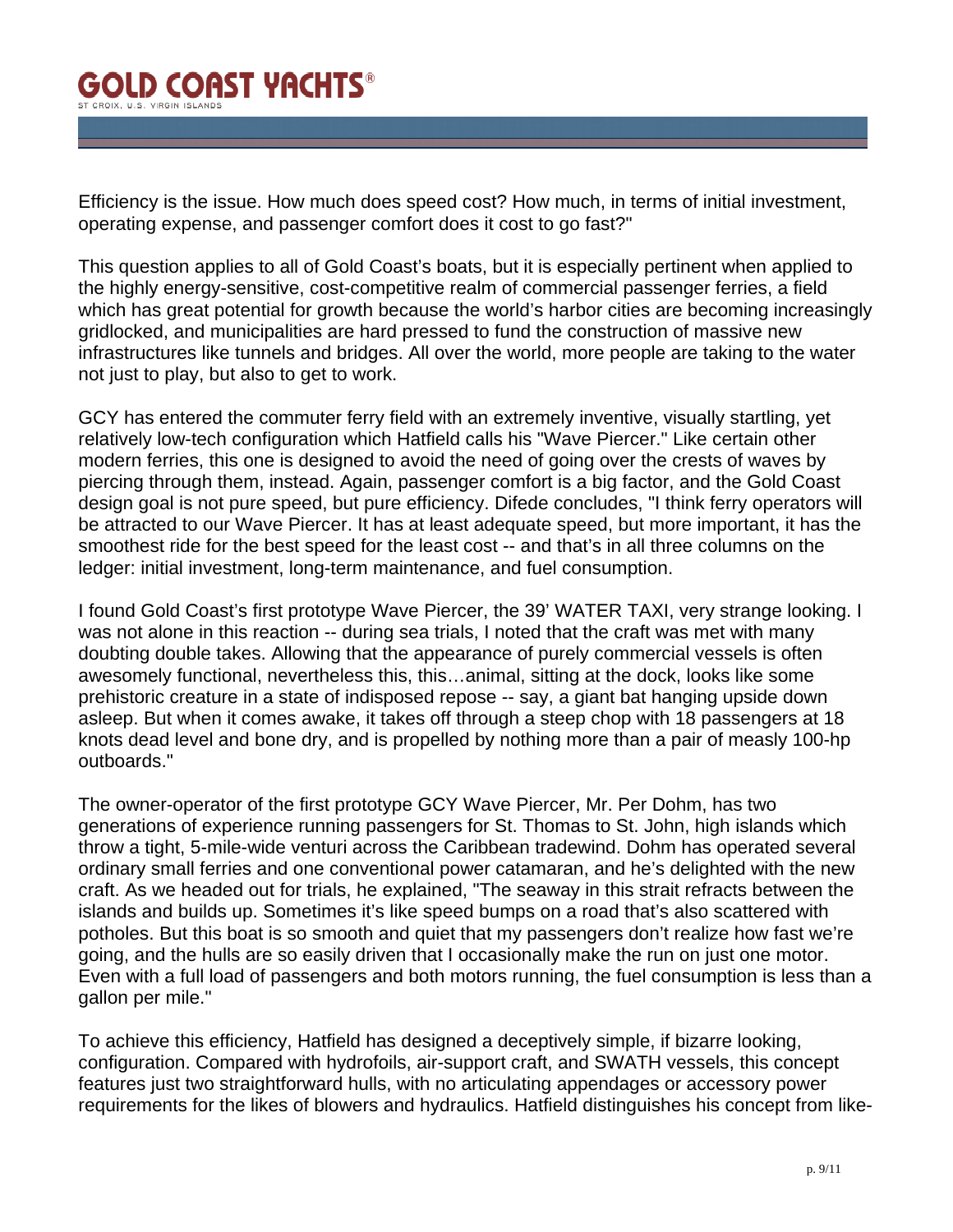sounding predecessors by explaining, "Some other fast catamaran ferries do indeed have hulls which pierce waves, but they just don't pierce them soon enough, and that's what makes it necessary for some of them to include a third, central bow. As you can see, the forward cantilever of our hulls, ahead of the vessel's center of gravity, is far longer than in other wavepiercing configurations. It's long enough to announce oncoming waves in plenty of time so that the addition of a third, central bow, which serves only to rescue the craft when it dives into steep seas, is just not necessary." What Roger didn't say is that diving into steep seas caused decelerations that cause seasickness, the bane of many fast ferries.

A romping ride in this extraordinary boat revealed that, like many high-performance sea craft, it is most efficient when operated within a specific performance envelope. The variables of Sea State and payload must be carefully considered when deciding how fast to make a given run. Its riding motion, when lightly loaded and operated at less-than-piercing speed, seemed no better than that of a good conventional craft its size, but this disappointment was easily overcome by opening the throttles. Yes, rough-water motion actually improved with speed! Of course, there is a limit to speed, but that limit was encountered at velocities and sea state that would long since have broken an ordinary boat.

I'm sure it's possible to break a Wave Piercer, too, if that's the aim, but on my trial I never experienced the spine-jarring slams typical of planing multihulls. Crosswind turns were performed without rhythmic rolling, downwind steering was crisp, and dockside maneuvering, with the two widely spaced propellers, was positive despite the long, cantilevered bows. Another phenomenon observed was the lack of deceleration when those long bows impaled the waves. Seeing half the boat underwater up ahead was certainly different, but it soon became apparent that these bows can pierce upwards through the surface just as easily as downwards -- they always climbed out. More surprising was this: The submerged bows didn't make bow waves; at least, the bow waves seemed unreasonably small, and they parted from the vessel somewhat farther aft than usual. Resistance seemed actually to decrease when the hulls began to operate not as submarines, but as very long, streamlined "bulbous bows," which are those sub-surface protuberances seen lurking just below the cutwaters of modern-day big ships and are so important to reducing wave drag. Hatfield's unique geometry is the subject of a current patent application.

Yes, the prototype GCY Wave Piercers are built of wood/epoxy. In these developmental designs, the ease of making changes during and after construction, and between prototypes, means greater design flexibility for both the designer and the client, and the degree of success or failure can be determined rapidly for a minimum investment. Polished molds are just not needed to produce even these futuristic craft. In fact, the hulls of the Gold Coast power cats are built just like the wing masts on their sail boats -- strip-planked in female clamshell formers. The bridge and superstructure are sheet plywood, requiring the same medium-tech skills and materials already familiar to the Gold Coast crew.